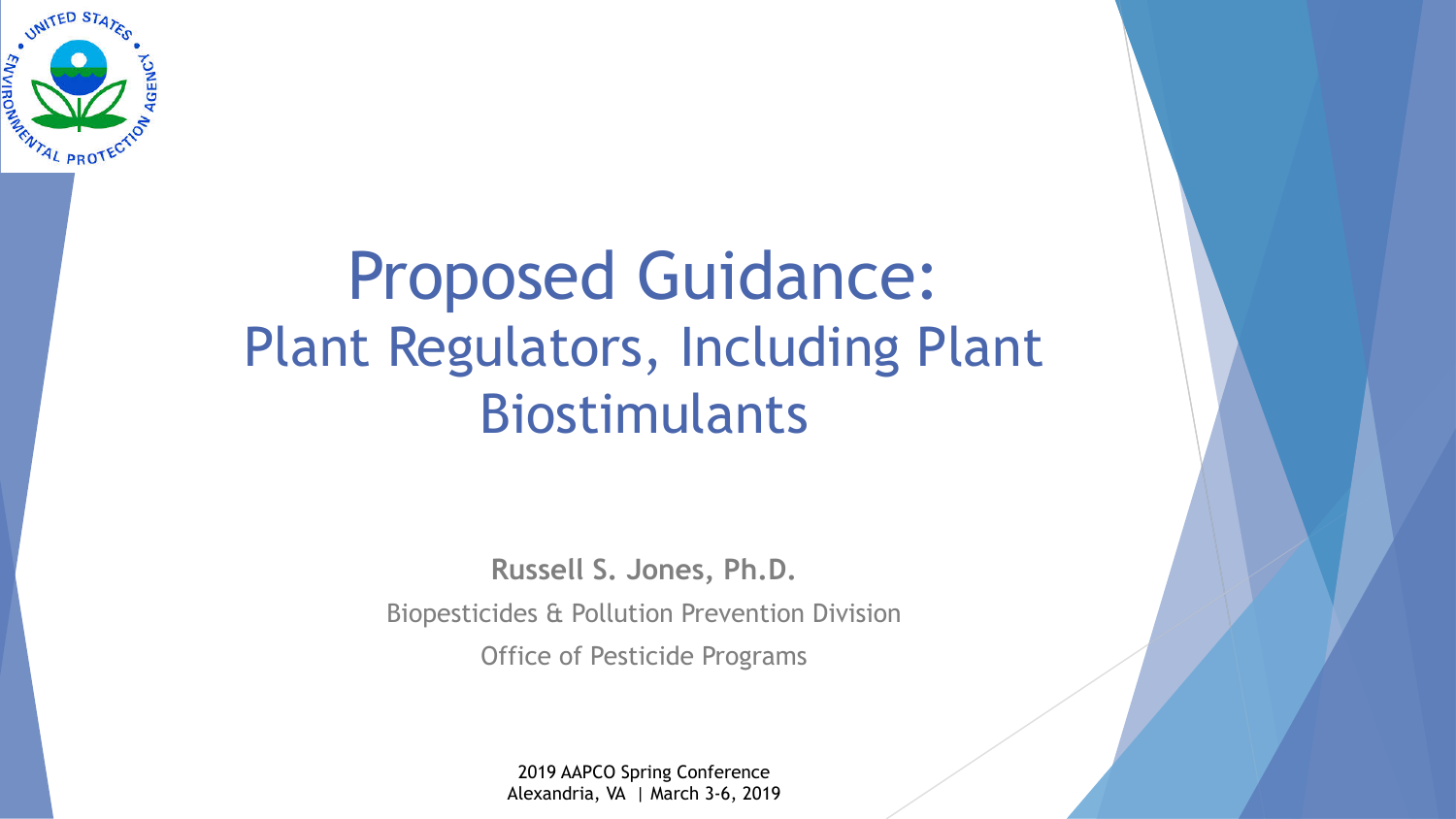# Plant Biostimulants: Background

- New, growing category of agricultural products
- $\triangleright$  Comprised of naturally-occurring substances and microbes
- Stimulate plant growth via improved nutrient and water use efficiency, protection from abiotic stress, and/or plant regulator activity
- Not considered to be fertilizers or to be used for pest control
- Reduce use of synthetic agricultural chemical fertilizers (DuJardin, 2015; Craggs, 2017)
- $\blacktriangleright$  Attractive for sustainable agriculture and IPM programs (Russo & Berlyn, 1990; Velez & Kloepper, 2014)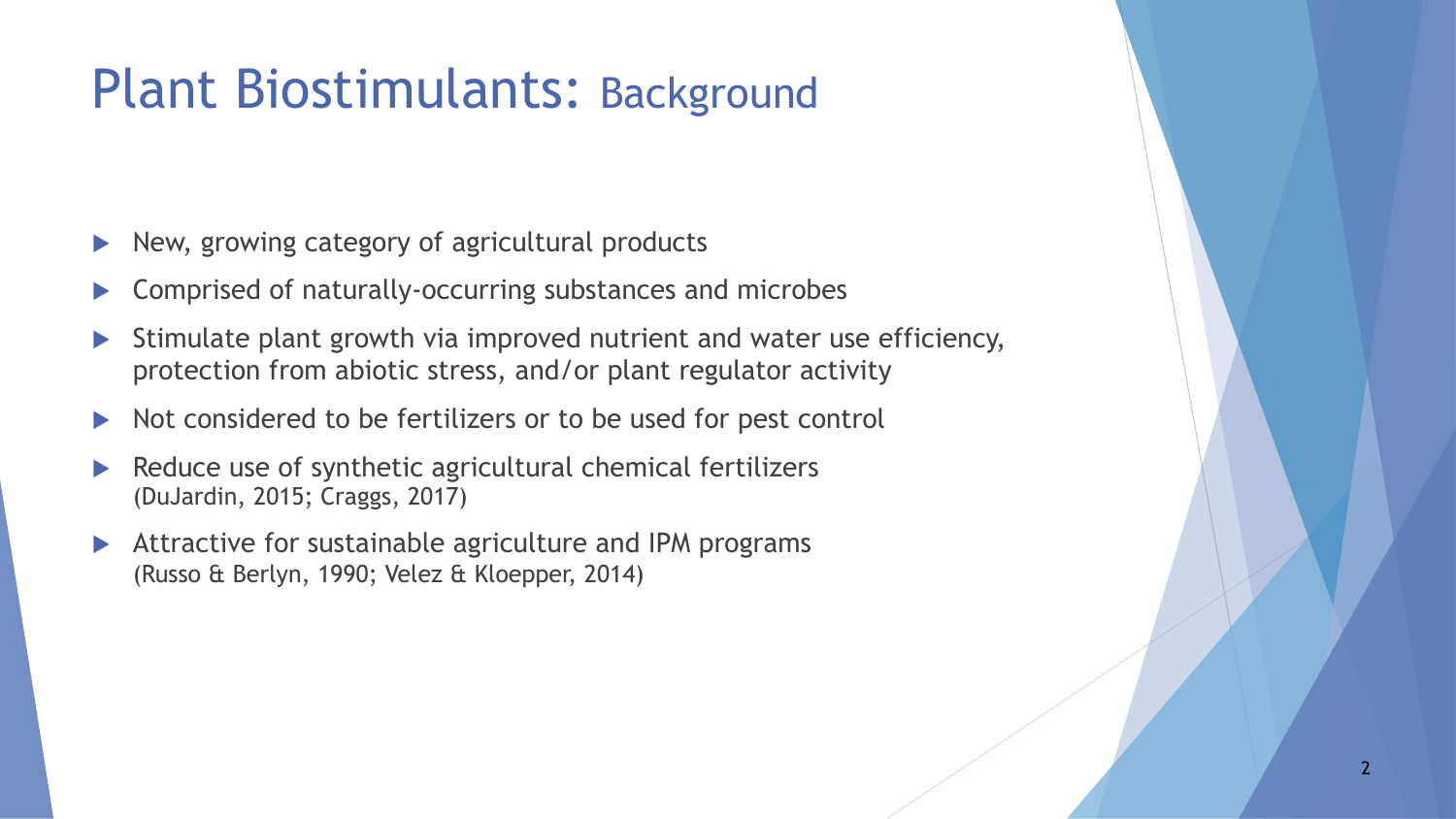# Plant Biostimulants: Market

- Global market expected to reach over \$4.49 billion by 2025\*
- $\blacktriangleright$  Estimated compound growth rate of 13.2% over the next decade\*
- North American market expected to reach \$766 million by 2022\*\*
- North America is second largest global market\*\*

\*Global Plant Biostimulants Market (Business Wire-May 4, 2017)

\*\*North America Biostimulants Market: Industry Growth, Trends, & Forecasts 2017-2022 (Mordor Intelligence, December, 2017)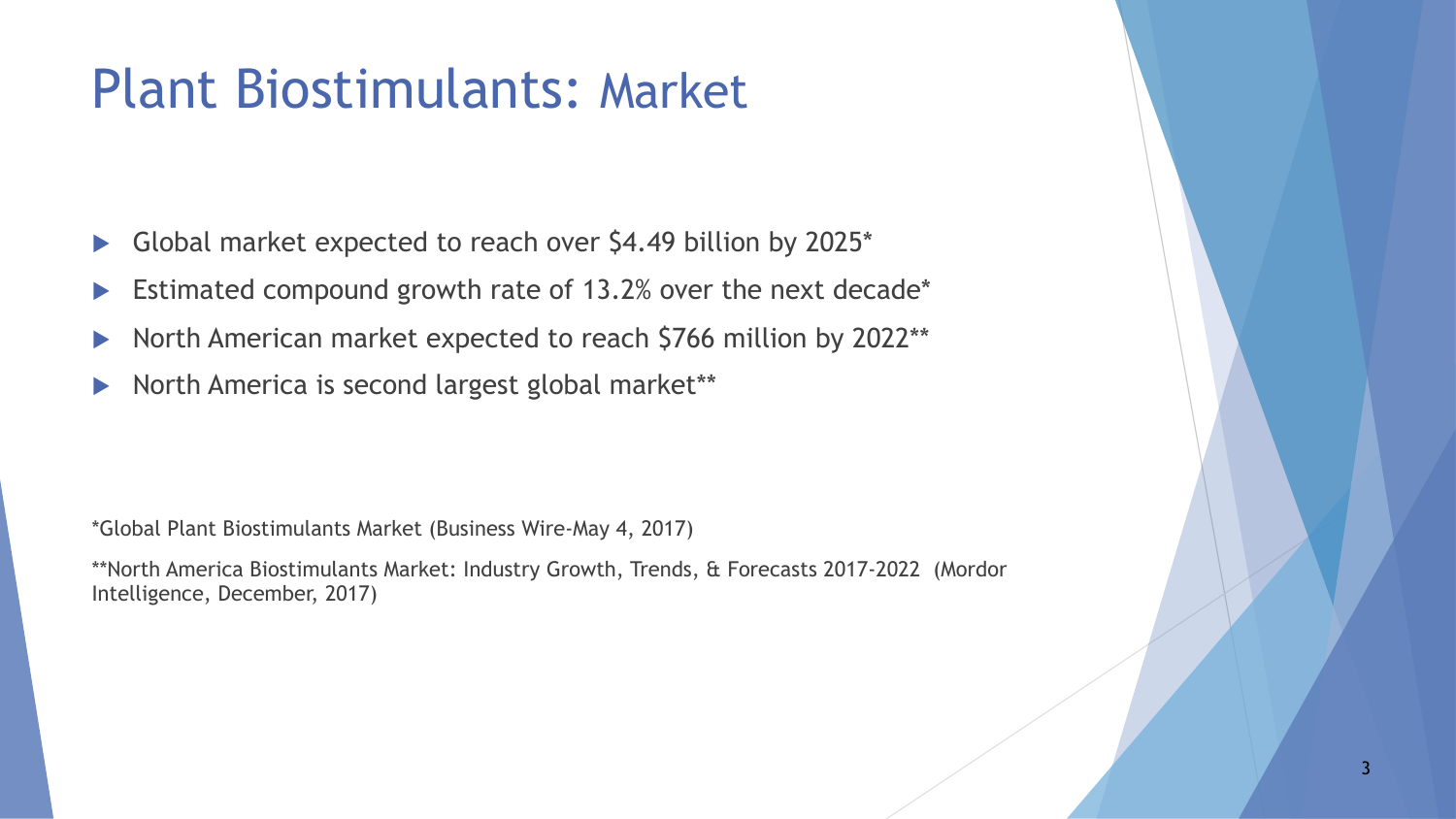## Plant Regulators/Plant Biostimulants: Regulatory Issues

- Some (not all) plant biostimulants may be considered plant regulators under FIFRA
- $\triangleright$  Some product label claims may be considered plant regulator claims
- $\blacktriangleright$  FIFRA §2(u) defines plant regulators as pesticides
- FIFRA §2(v) defines plant regulators and substances excluded from definition of a plant regulator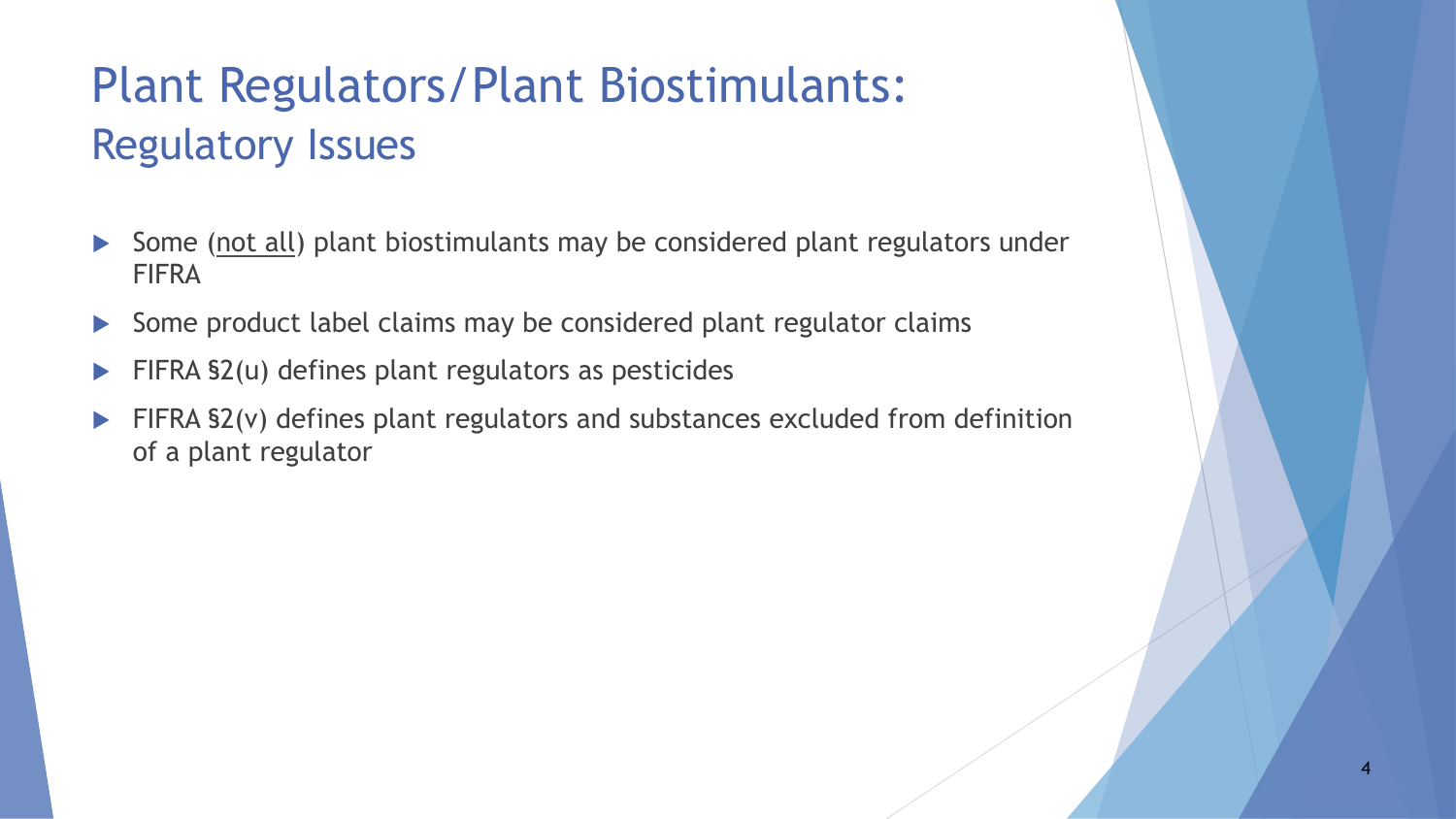# Plant Regulator Definition

#### $\blacktriangleright$  FIFRA §2(v)

*"…any substance or mixture of substances intended, through physiological action, for accelerating or retarding the rate of growth or rate of maturation, or for otherwise altering the behavior of plants or the produce thereof…"* 

- Does not include:
	- o plant nutrients/trace elements\*
	- o nutritional chemicals (not defined in FIFRA or CFR)
	- o plant inoculants\*
	- o soil amendments\*
	- o vitamin-hormone horticultural products\*\*

 $*$ 40 CFR 152.6(g)(1), (2), & (3) \*\*40 CFR 152.6(f)(1) & (2)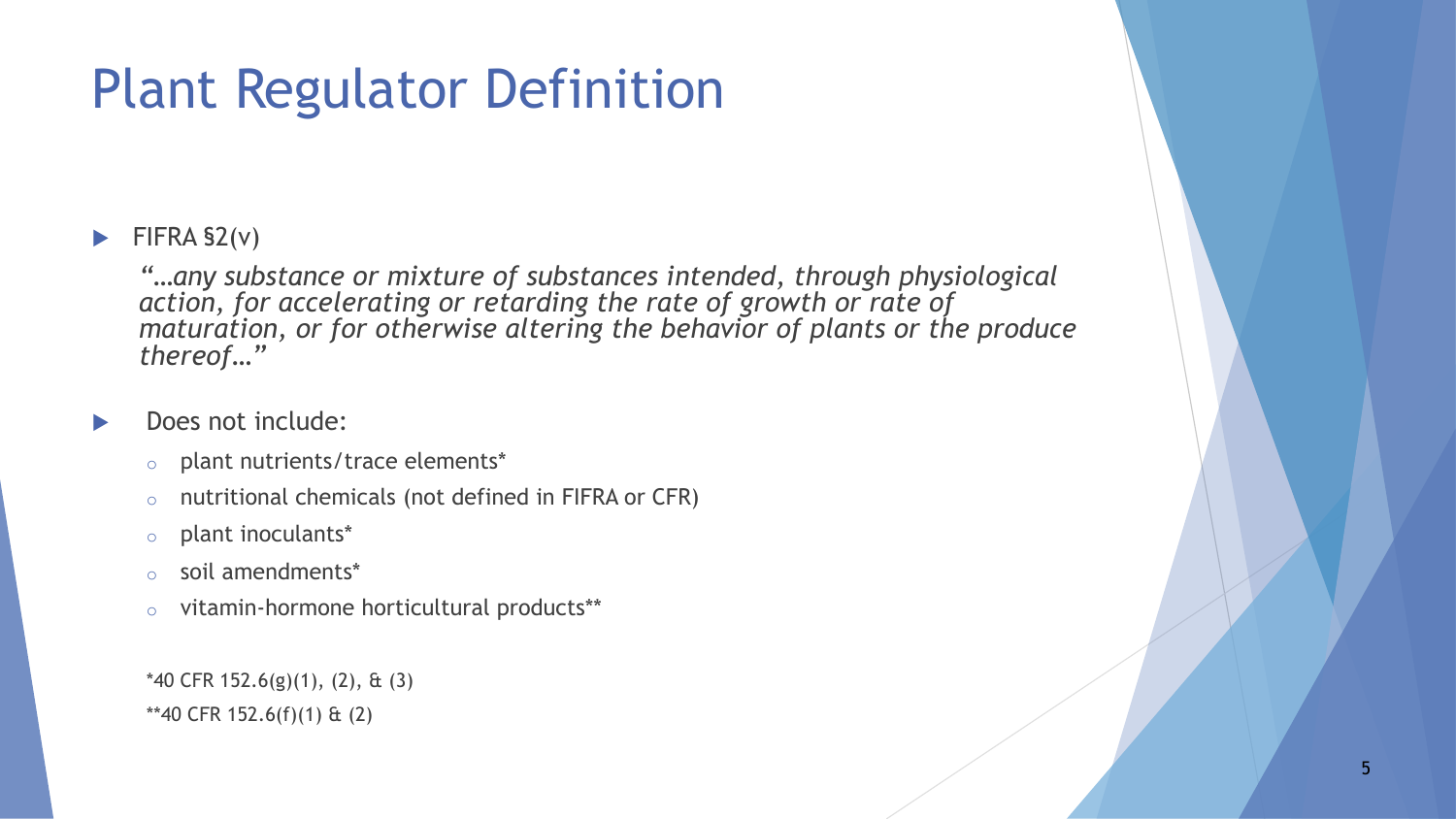# Purpose of Proposed Guidance

- Identify examples of plant regulator claims on product labels
- Identify examples of non-plant regulator claims on product labels
- **EXPEDEE CONTER FIGHTED FIGHTED FIGHTED FIGHTED FIGHTED FIGHTED FIGHTED FIGHTED FIGHTED FIGHTED FIGHTED FIGHTED FIGHTED FIGHTED FIGHTED FIGHTED FIGHTED FIGHTED FIGHTED FIGHTED FIGHTED FIGHTED FIGHTED FIGHTED FIGHTED FIGHTE** product claims that trigger FIFRA regulation
- $\triangleright$  Be legally non-binding

Note: The proposed guidance does not create any new regulatory definitions.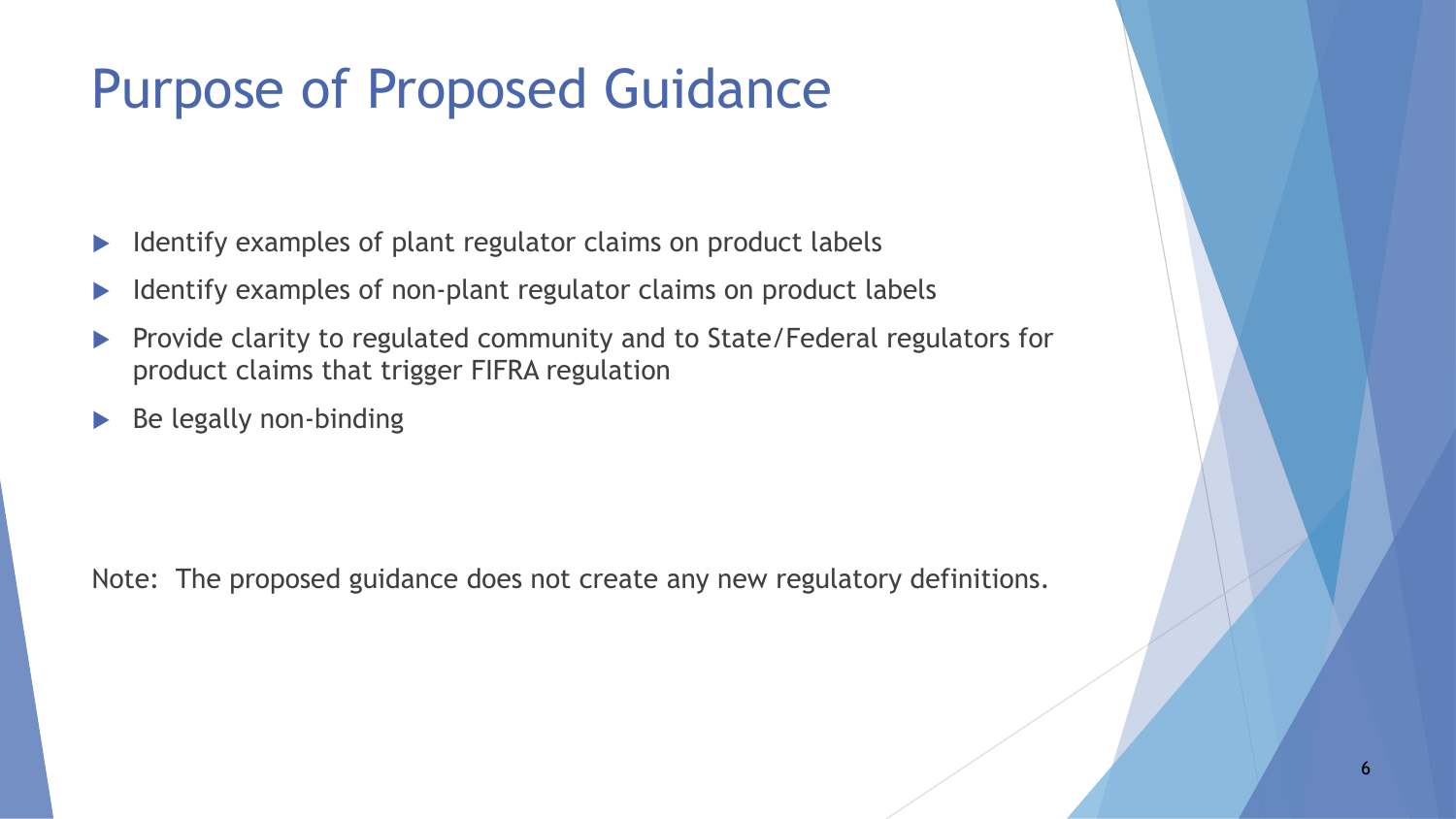# Plant Biostimulants: Definition

- $\triangleright$  Not defined in FIFRA
- ▶ Defined in 2018 Farm Bill
- **Proposed definition in European Commission Fertilizer Law update**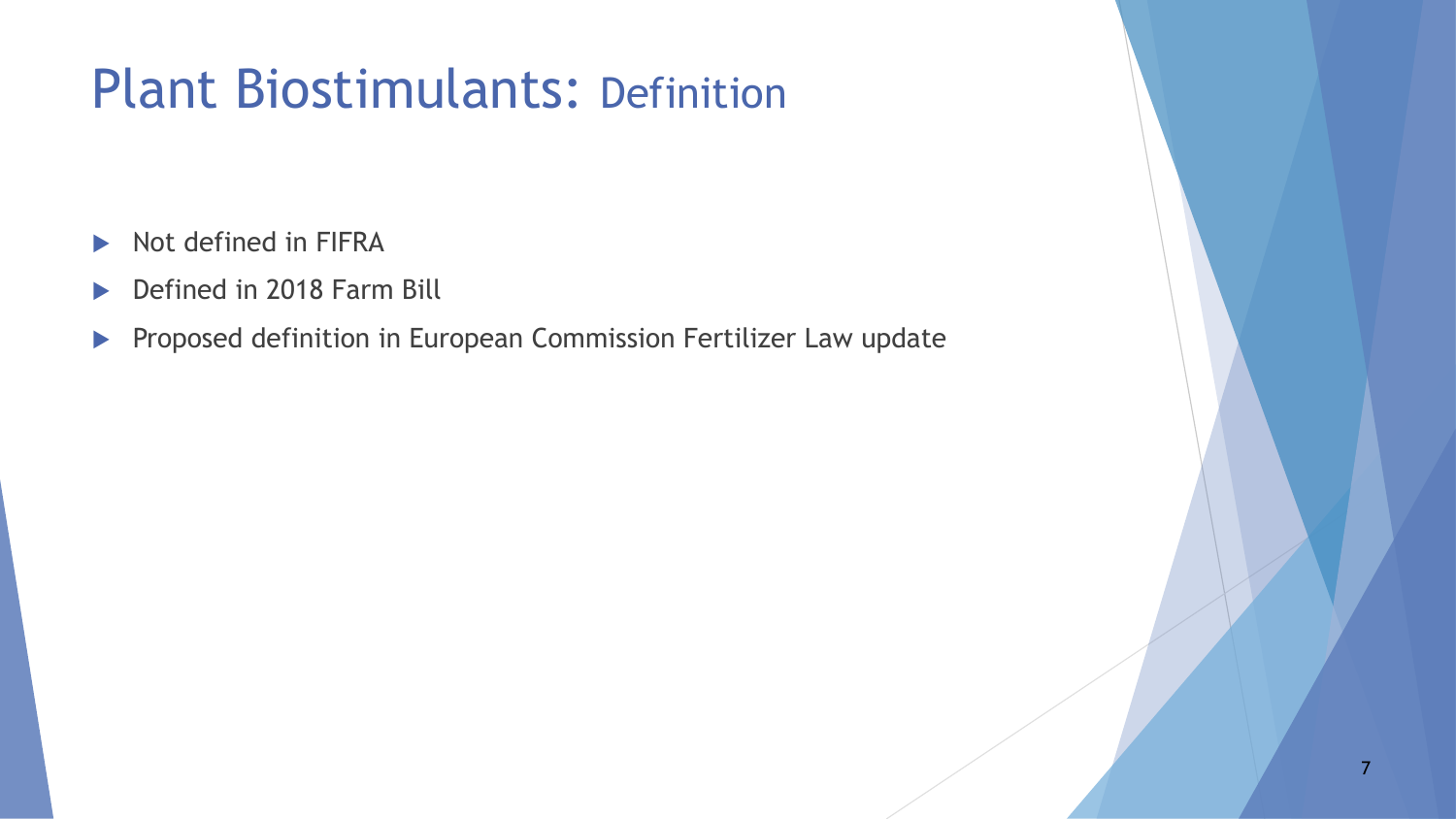## Plant Biostimulants: 2018 Farm Bill Definition

*"…a substance or micro-organism that, when applied to seeds, plants, or the rhizosphere, stimulates natural processes to enhance or benefit nutrient uptake, nutrient efficiency, tolerance to abiotic stress, or crop quality and yield."* 

Agriculture and Nutrition Act of 2018, Section 9201(c) ( https://agriculture.house.gov/uploadedfiles/agriculture\_and\_nutrition\_act\_of\_2018.pdf)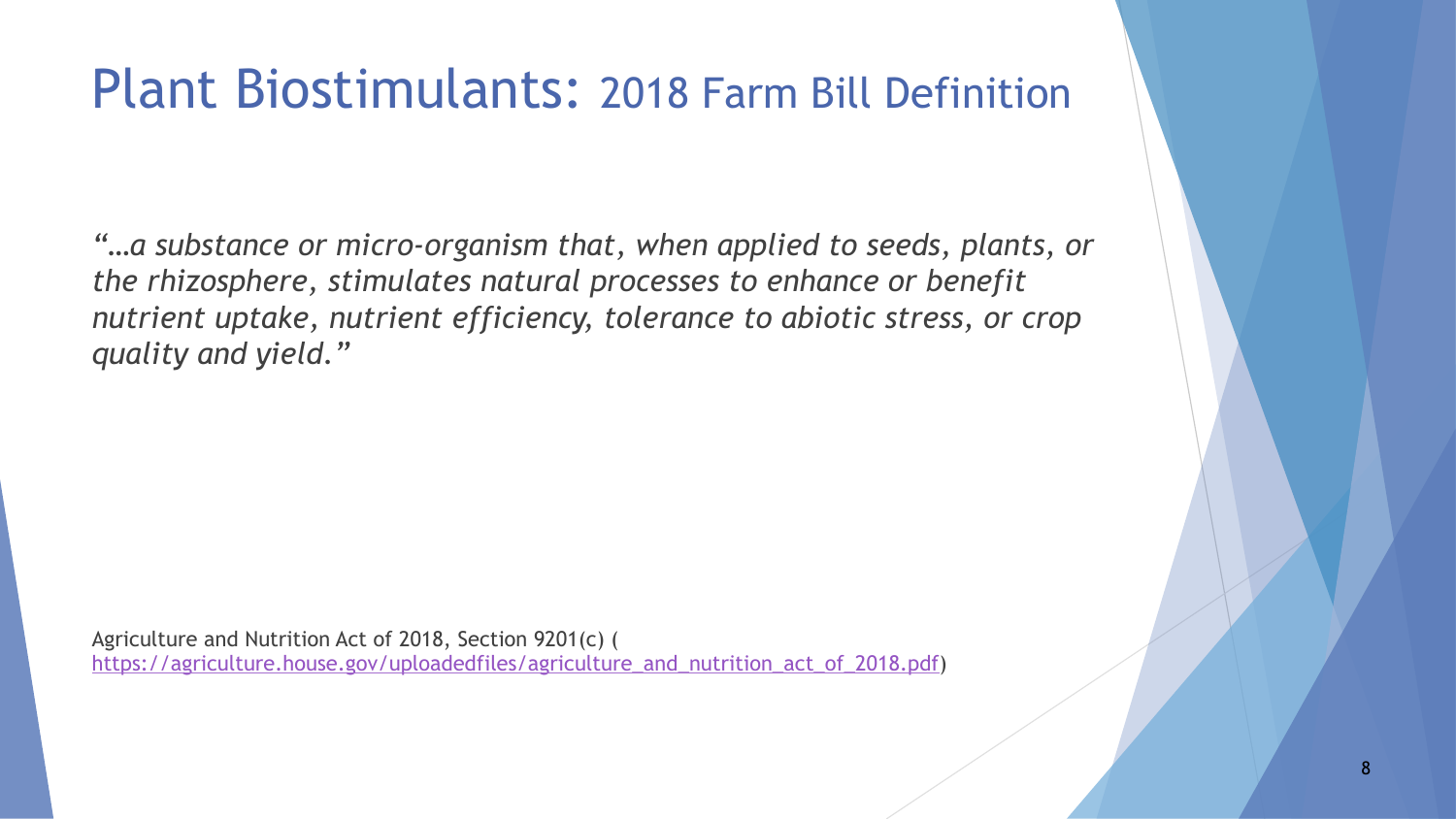#### Plant Biostimulants: European Commission Fertilizer Law Update Proposed Definition

*"… a product stimulating plant nutrition processes independently of the product's nutrient content with the sole aim of improving one or more of the following characteristics of the plant: (a) nutrient use efficiency; (b) tolerance to abiotic stress; and (c) crop quality traits."* 

European Commission Fertilizers Regulation update amending Regulations (EC) No 1069/2009 and (EC) No 1107/2009, document 1, p. 16 (https://eur-lex.europa.eu/legal-content/EN/TXT/DOC/?uri=CELEX:52016PC0157&from=EN)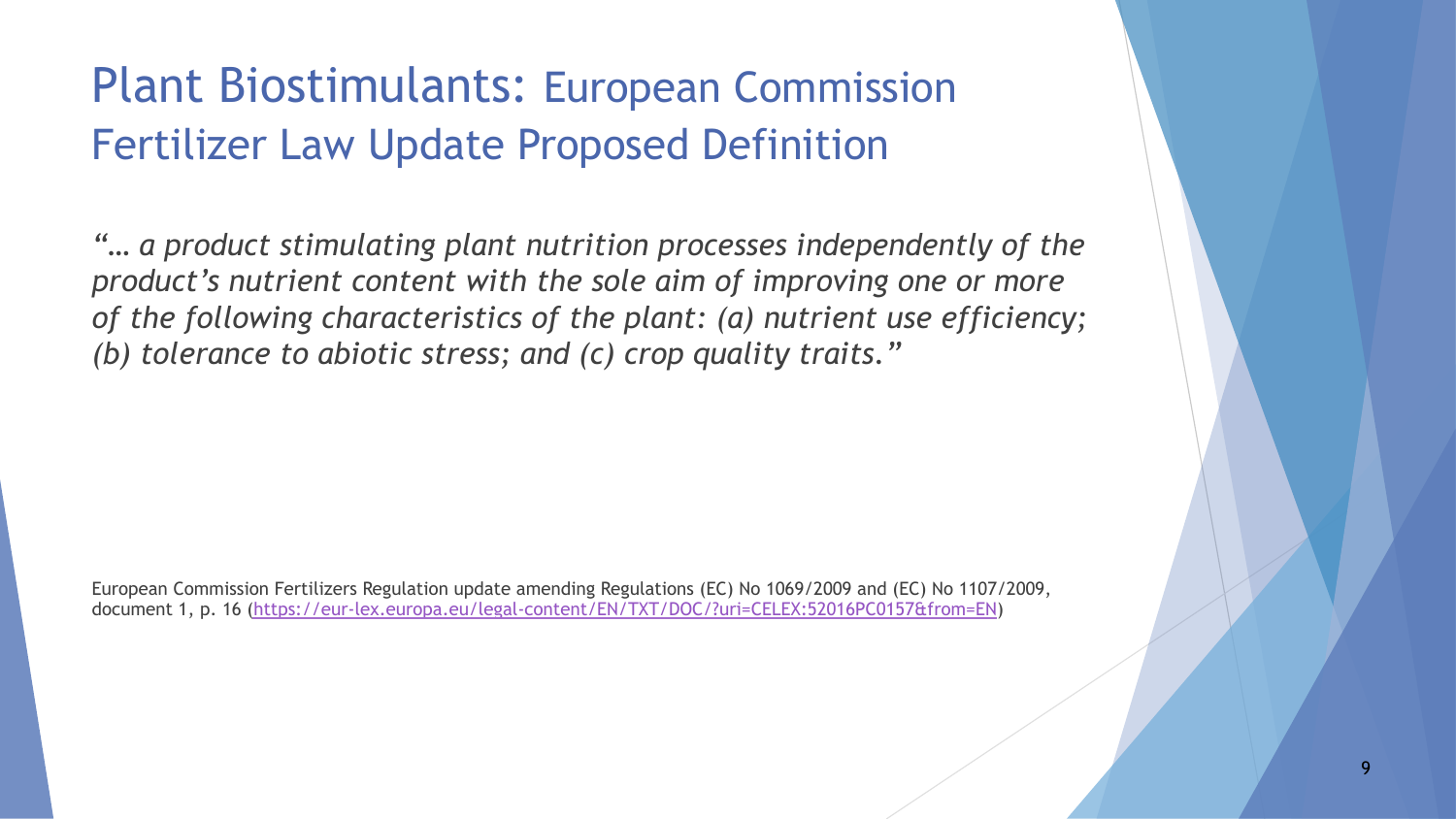## Expected Benefits/Costs After Guidance is Finalized

- Eliminate ambiguity and provide regulatory clarity
- Specify products and label claims that may require registration
- Reduce regulatory burden
	- o Cost savings not quantifiable; as industry grows, regulatory clarity increases in value
	- o Savings mostly intangible (less effort to determine appropriate regulatory path
	- o Avoid delays in marketing, product recalls
	- o Avoid label redesign/printing costs
- ▶ Savings for State and Other Federal Regulatory Agencies (USDA, FDA)
	- o Clarity on products not needing registration under FIFRA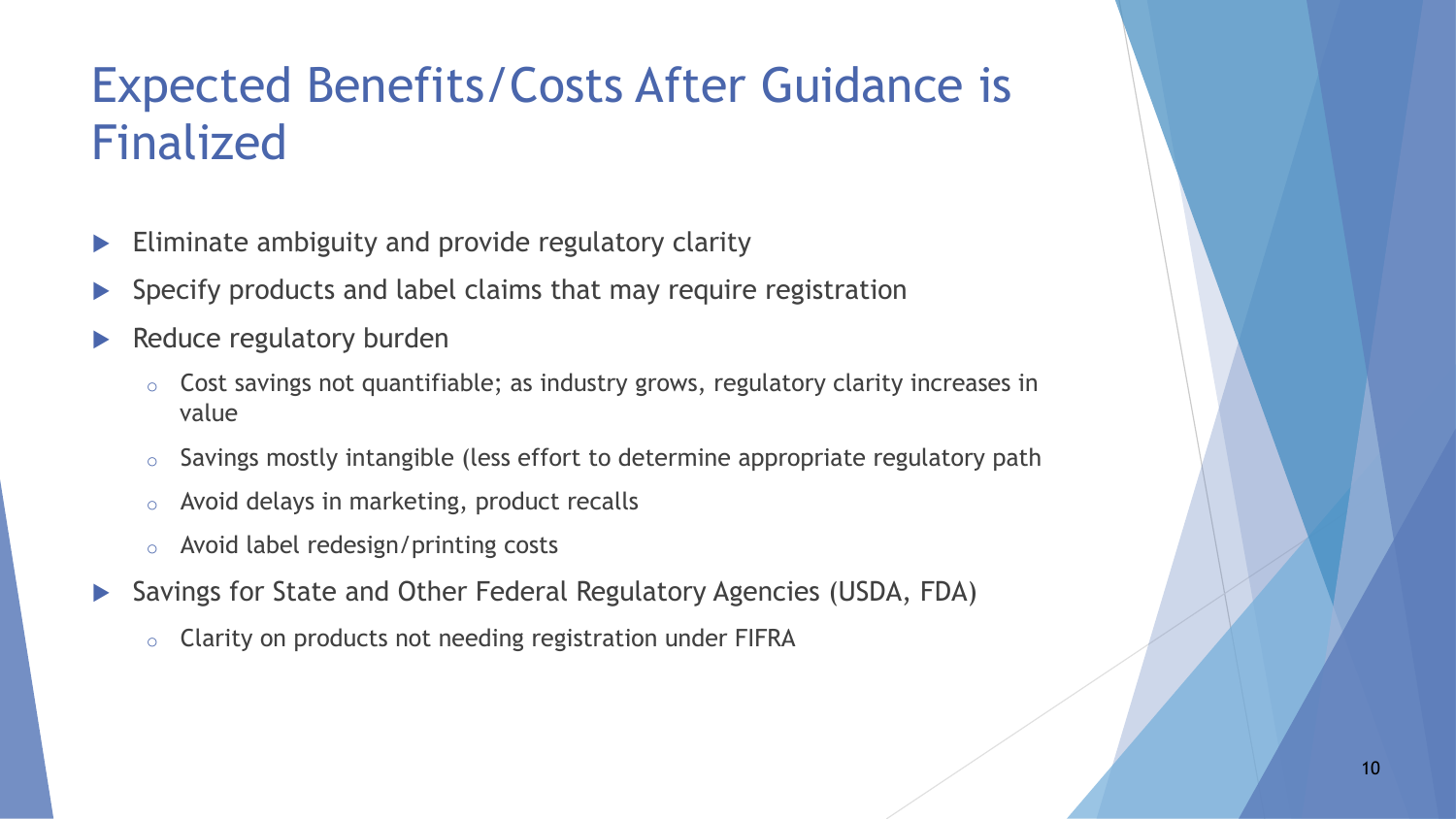### Perspectives: Industry

- Seeking clarification and guidance on products that may or may not be subject to regulation under FIFRA
- $\triangleright$  Some seek regulation under FIFRA
- Some seek third-party certification of products that are not subject to **regulation** under FIFRA
	- o Proposal to create a U.S. Plant Biostimulant Verification Program (USDA AMS/APHIS oversight)
		- Certification process acceptable across all States
		- Standards and criteria
		- Registry of certified products
		- EPA in technical advisory role ONLY
- Some do not want any form of federal regulation or third-party certification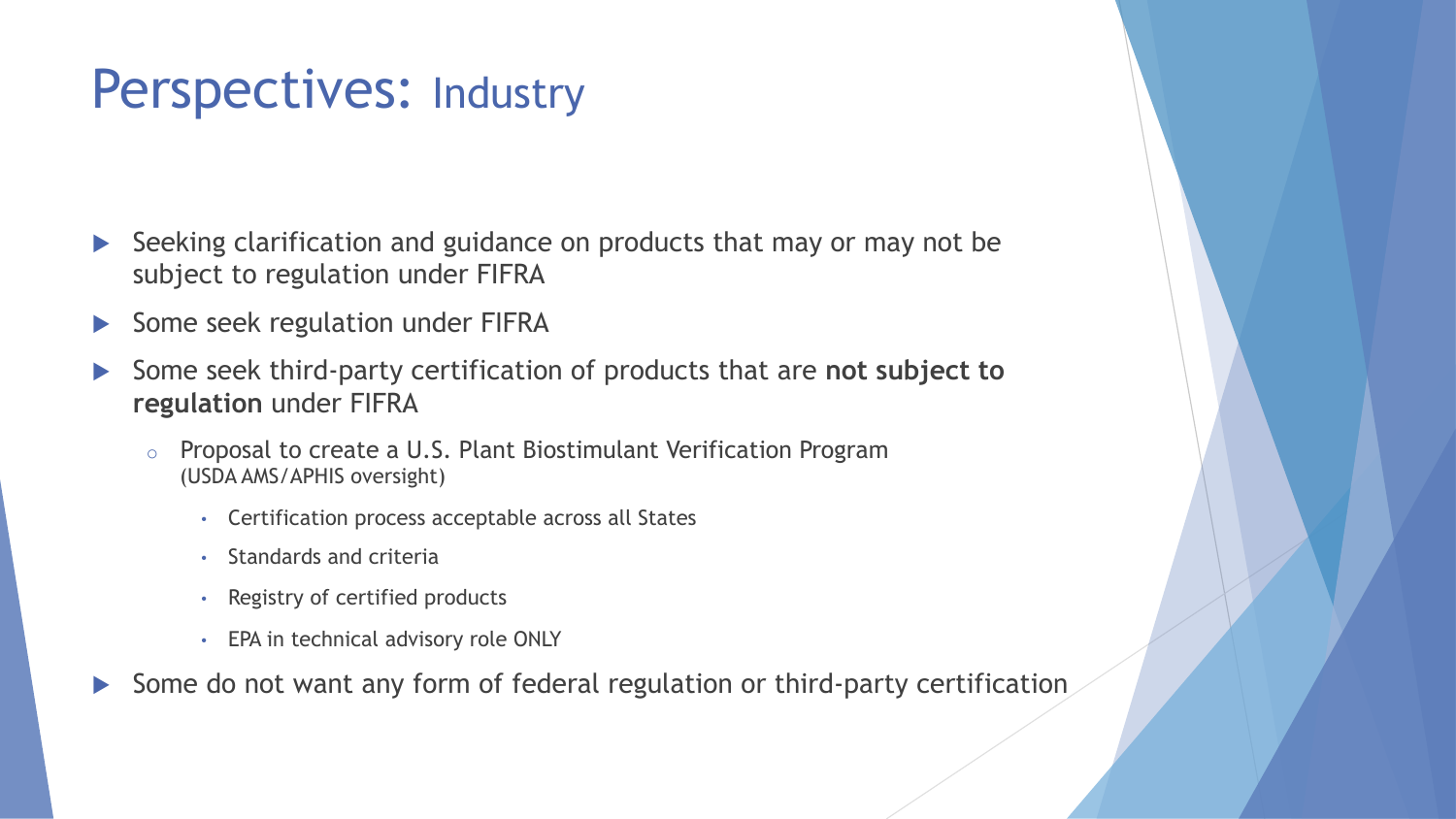## Perspectives: U.S. States

- ▶ State pesticide and fertilizer regulators frequently seek EPA guidance on plant biostimulant products:
	- o Do they require registration under FIFRA?
	- o Looking to EPA for regulatory clarity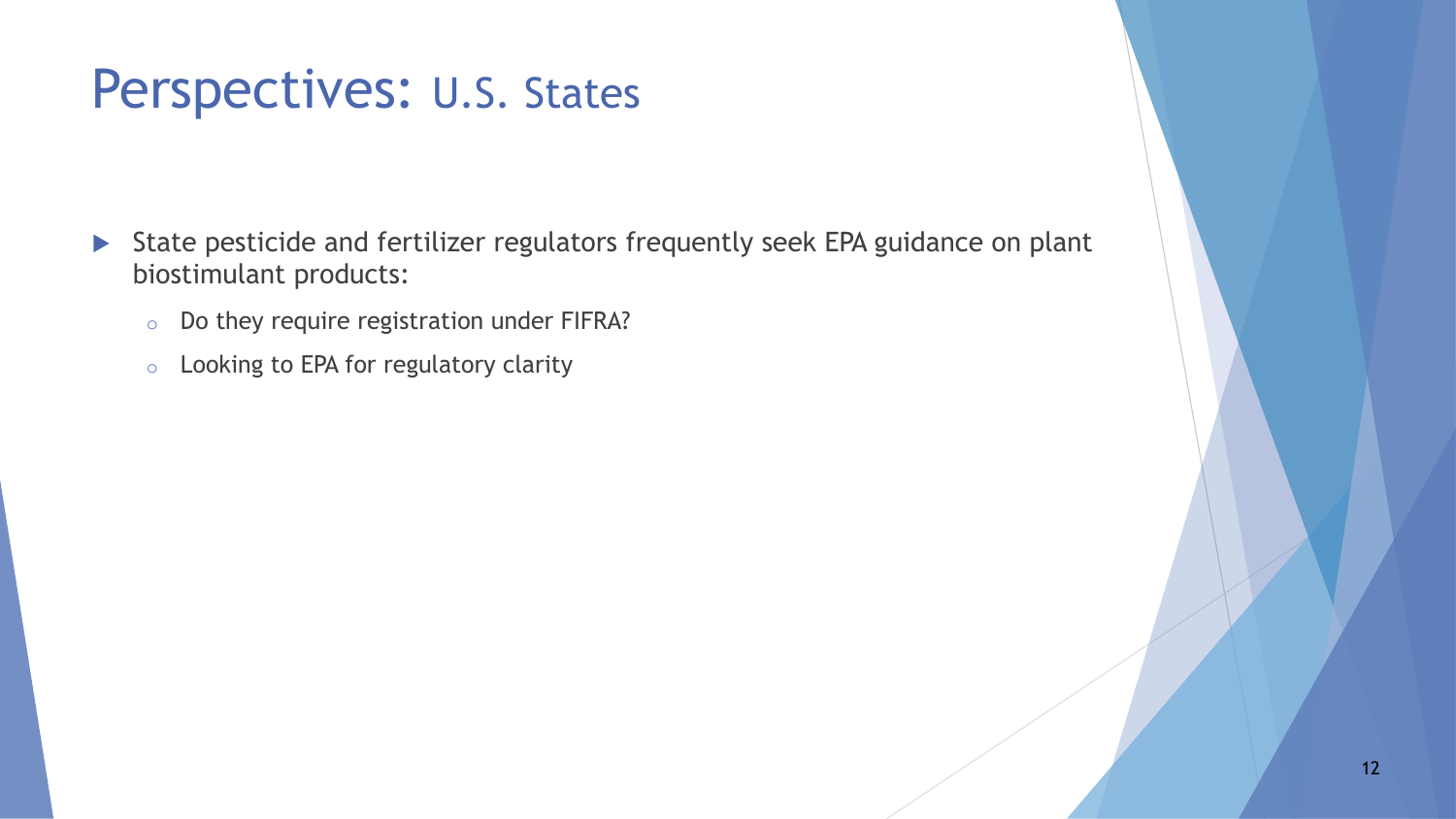# USDA/EPA Collaboration

▶ 2018 Farm Bill Sec. 9201. Report on Regulation of Plant Biostimulants

o Ag Secretary to submit report

*"…identifying potential regulatory and legislative reforms to ensure expeditious and appropriate review, approval, uniform national labeling, and availability of plant biostimulant products to agricultural producers*."

- $\circ$  Consultation with EPA, States, industry, and other stakeholders
	- May include development of a Plant Biostimulant Product Verification Program
- o Proposed definition for plant biostimulants
	- Nearly identical to proposed European Union definition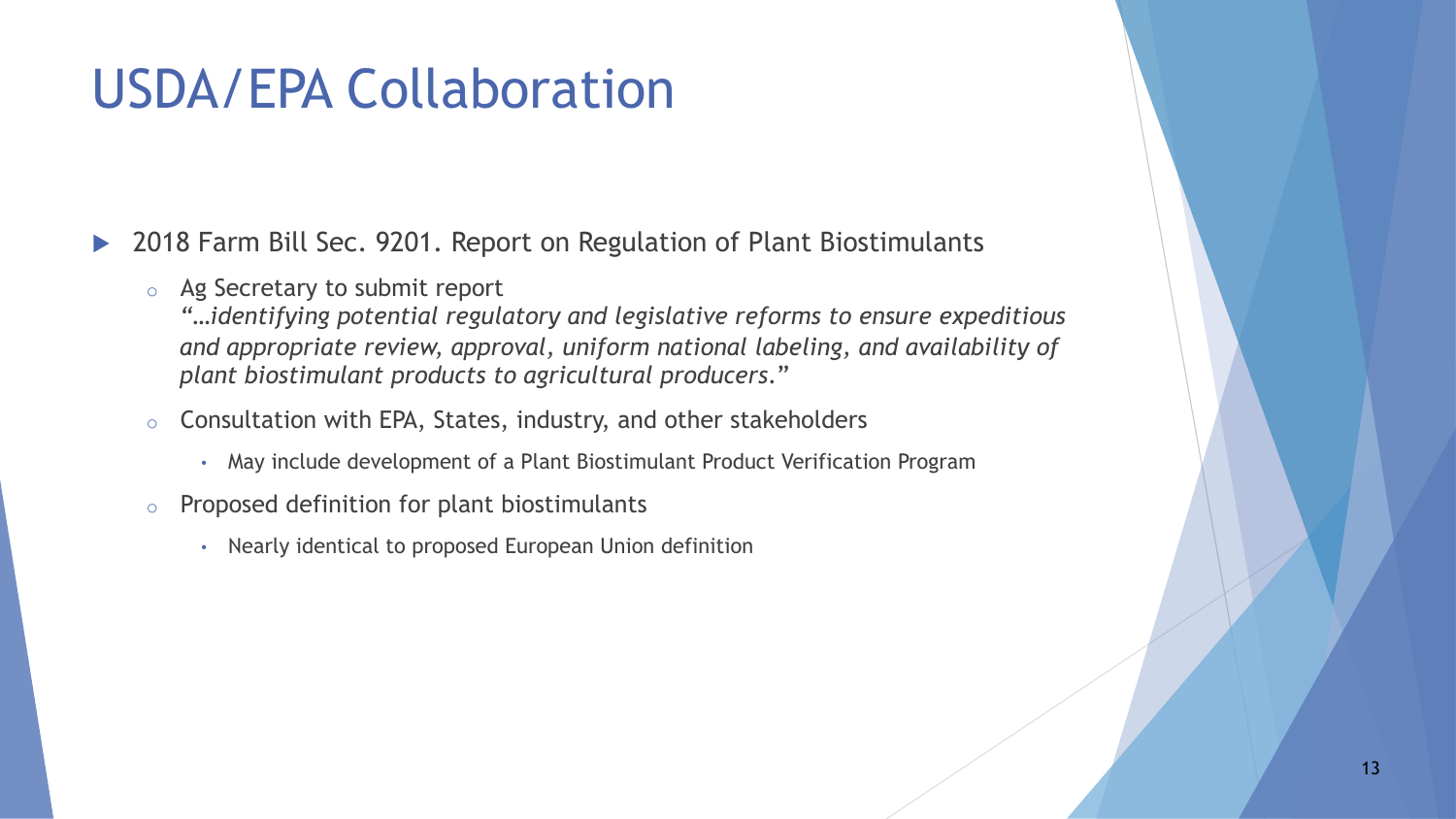## Perspectives: International

- $\blacktriangleright$  European Union drafted a definition and regulatory framework for plant biostimulants as part of their Fertilizer Regulation update
	- o Undergoing technical modifications (completion 2019?)
	- o Proposed implementation 2021
- ▶ Outside of U.S. and European Union, plant biostimulants are:
	- o Unregulated
	- o Regulated under existing fertilizer regulations, or
	- o Regulated under existing plant protection/pesticide regulations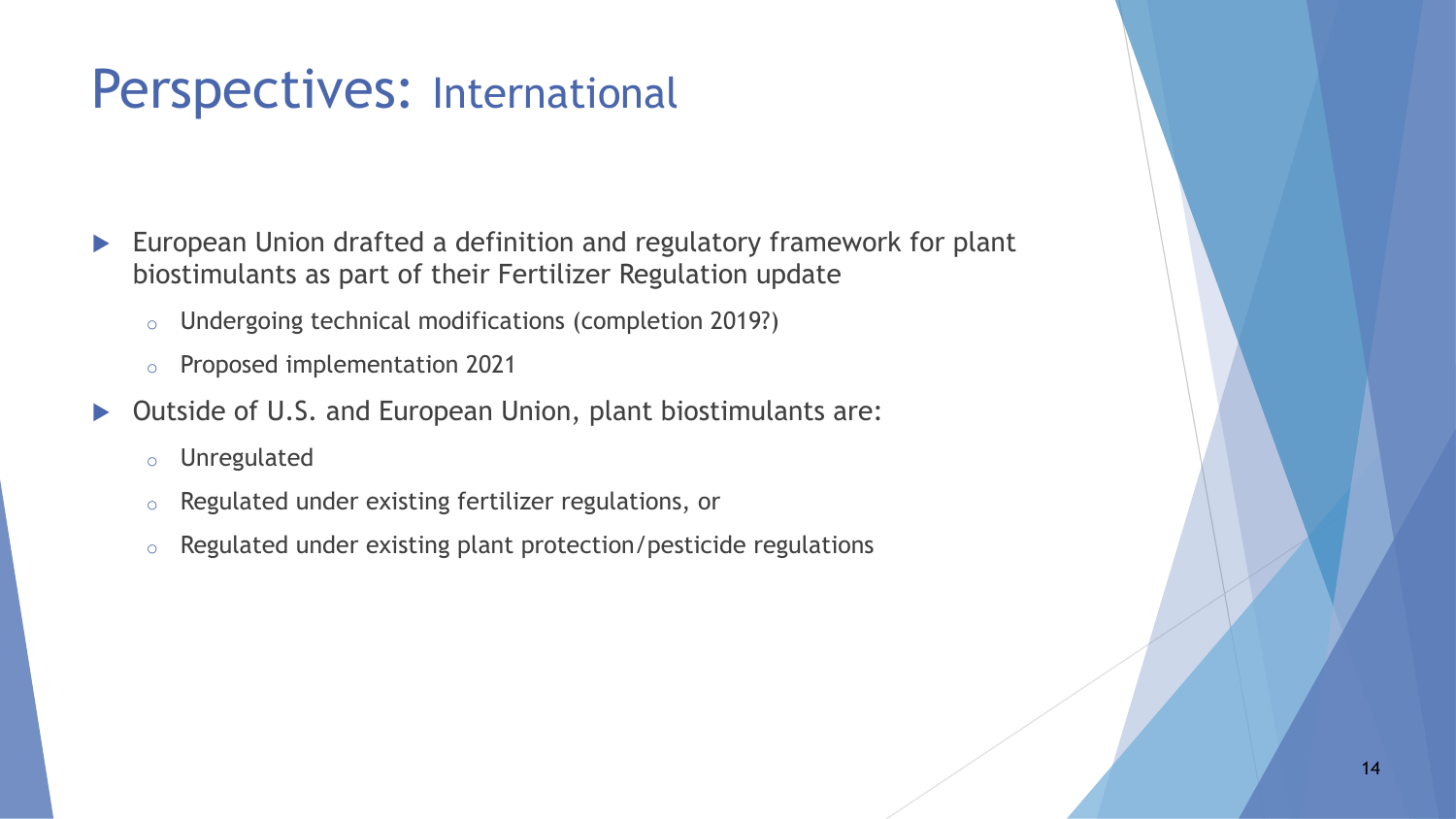# EPA & Stakeholder Involvement

- u **2012**: EPA/BPPD Informal review of *The Science of Plant Biostimulants A Bibliographic Analysis*
- **2014-2015:** Initial industry contact European Biostimulants Industry Council (EBIC); US Biostimulants Coalition (USBC); and Biological Products Industry Alliance (BPIA)
- **2015** (summer): EPA begins plant biostimulant guidance development
- u **2015-Present**: Meetings/discussions with stakeholders including BPIA, EBIC, USBC, and plant biostimulant distributors/manufacturers
- ▶ 2017: Plant Biostimulant Guidance development presentation to World Biostimulants Congress (700+ attendees)
- 2018: Proposed guidance enters internal EPA review; USDA/EPA/FDA/Industry Workgroup formed to advise on Plant Biostimulant Verification Program
- **2019:** Final draft in OMB review